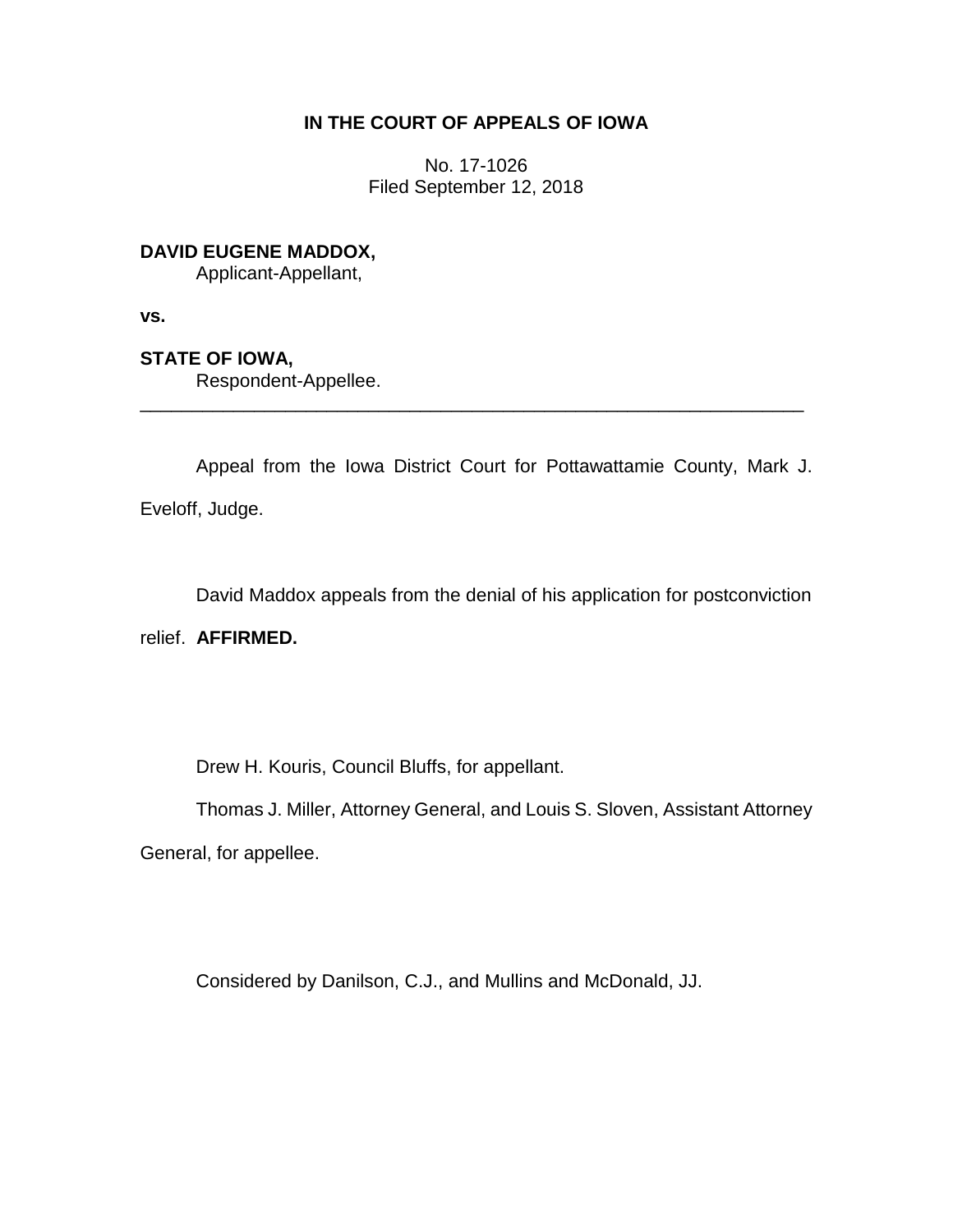## **DANILSON, Chief Judge.**

David Maddox appeals from the denial of his application for postconviction relief (PCR) challenging his convictions for kidnapping in the third degree, a class "C" felony, in violation of Iowa Code sections 710.1 and .4 (2009); attempted murder, a class "B" felony, in violation of section 707.11; and first-degree robbery, a class "B" felony, in violation of Iowa Cod sections 711.2 and .2. Maddox asserts his trial counsel rendered ineffective assistance and his appellate counsel was ineffective in failing to raise trial counsel's ineffectiveness on Maddox's first appeal. Because we conclude Maddox has not established trial or appellate counsel rendered ineffective assistance, we affirm.

## **I. Background Facts & Proceedings.**

We previously stated the facts of this case on Maddox's first appeal:

[Maddox], co-defendant Jeremy Gibler, and the victim were riding around together on December 17, 2009, after having spent time together drinking at the home of Gibler's aunt and then going to the home of a person [Maddox] knew. [Maddox] was driving, Gibler was in the back seat, and the victim was in the passenger's seat. At some point, [Maddox] parked the car close to the Missouri River. As [Maddox] got out and walked around the car, Gibler struck the victim in the head from behind. [Maddox] pulled the victim out of the car, then [Maddox] and Gibler pulled the victim through trees and brush, down a slope to the rocks along the river. This area was not visible from the road. Once there, [Maddox] and Gibler beat and kicked the victim. Gibler took what the victim had in his pockets. Then [Maddox] lifted the victim by the neck of his shirt, said he knew the victim was a "snitch" or a "cop" and he was going to put him "in the river where people like [him] go, people that talk to cops," and then threw the victim into the river. When the victim stood up in the waist-deep water, [Maddox] threw a bowling-ball-size rock at him. In deflecting the rock with his hands, the victim ended up about shoulder-deep in the river. He moved with the current to a point where he could get out of the river. The victim walked nearly one and two-thirds miles in sub-freezing temperatures over a period of about forty-five minutes to a gas station, where the attendant called 911. The victim was treated at the hospital and released.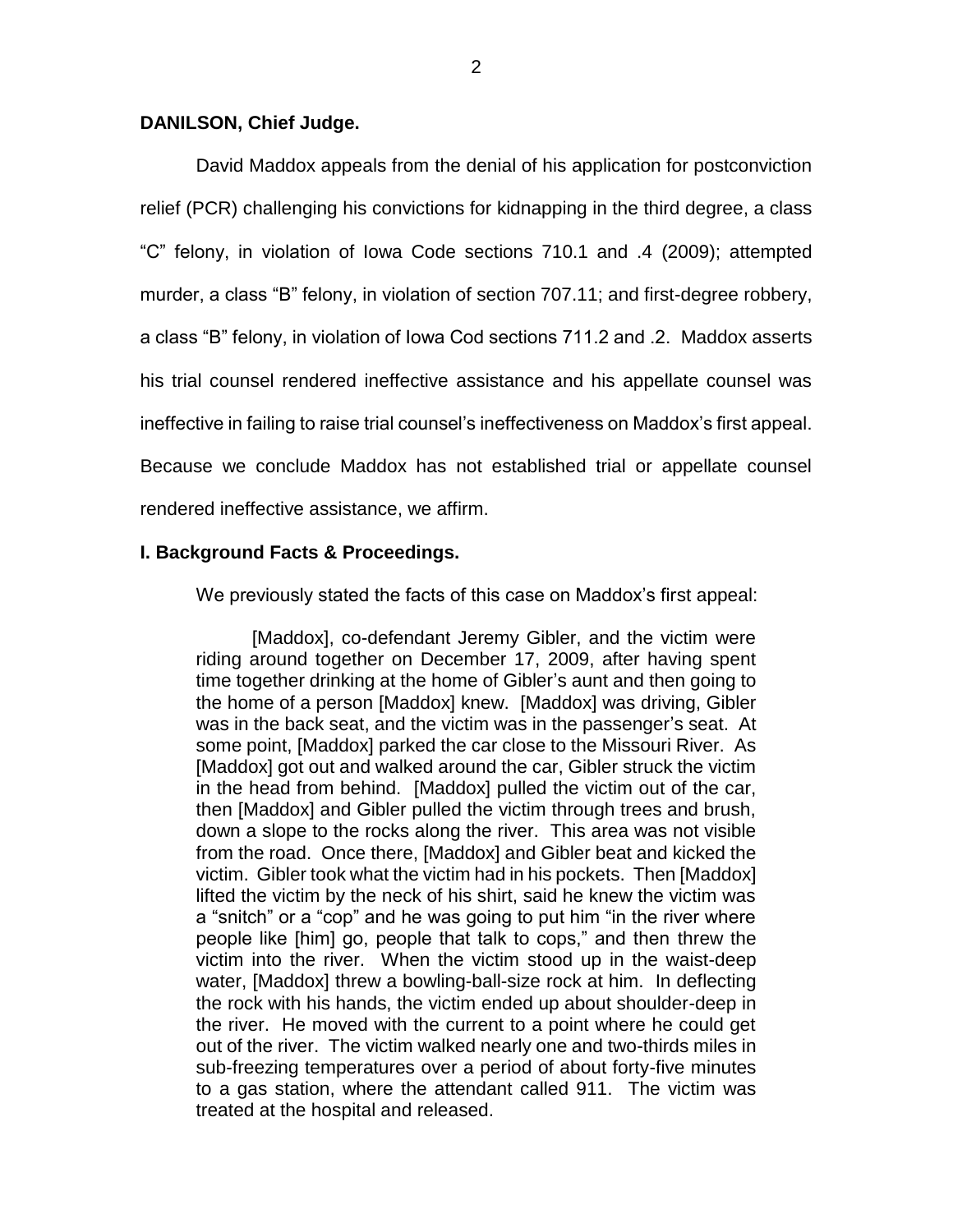[Maddox] and Gibler were charged in January 2010 with kidnapping in the first degree, attempt to commit murder, and robbery in the first degree. Following a jury trial in April, both were found guilty of all charges. [Maddox]'s motion in arrest of judgment and motion for new trial were denied. In May, the court sentenced [Maddox] to life for the kidnapping conviction and terms of up to twenty-five years each on the robbery and attempted murder convictions.

*State v. Maddox*, No. 10-0831, 2011 WL 2075421, at \*1 (Iowa Ct. App. May 25, 2011) (footnote omitted).

On his first appeal, Maddox challenged the sufficiency of the evidence to support his kidnapping conviction and argued trial counsel was ineffective in not moving in arrest of judgment to assert there was no proof of serious injury to establish Maddox committed first-degree kidnapping. *Id.* This court concluded there was sufficient evidence supporting the kidnapping conviction, but the evidence did not support the finding that the injuries inflicted by Maddox created a substantial risk of death. *Id.* at \*7. Thus, this court reversed the first-degree kidnapping conviction and remanded for entry of judgment and sentence for kidnapping in the third degree. *Id.* at \*8.

Maddox filed a PCR application on November 27, 2012, an amended application on March 16, 2015, and an addendum to the amended application on March 3, 2016. In addition to a number of other claims, Maddox asserted trial counsel rendered ineffective assistance of counsel in failing to adequately advise Maddox of his right to testify at trial, failing to object to and move for mistrial in response to alleged prosecutorial misconduct, and failing to object to bad-acts evidence. He also asserted counsel was ineffective in making an inadequate motion for judgment of acquittal to challenge the first-degree robbery and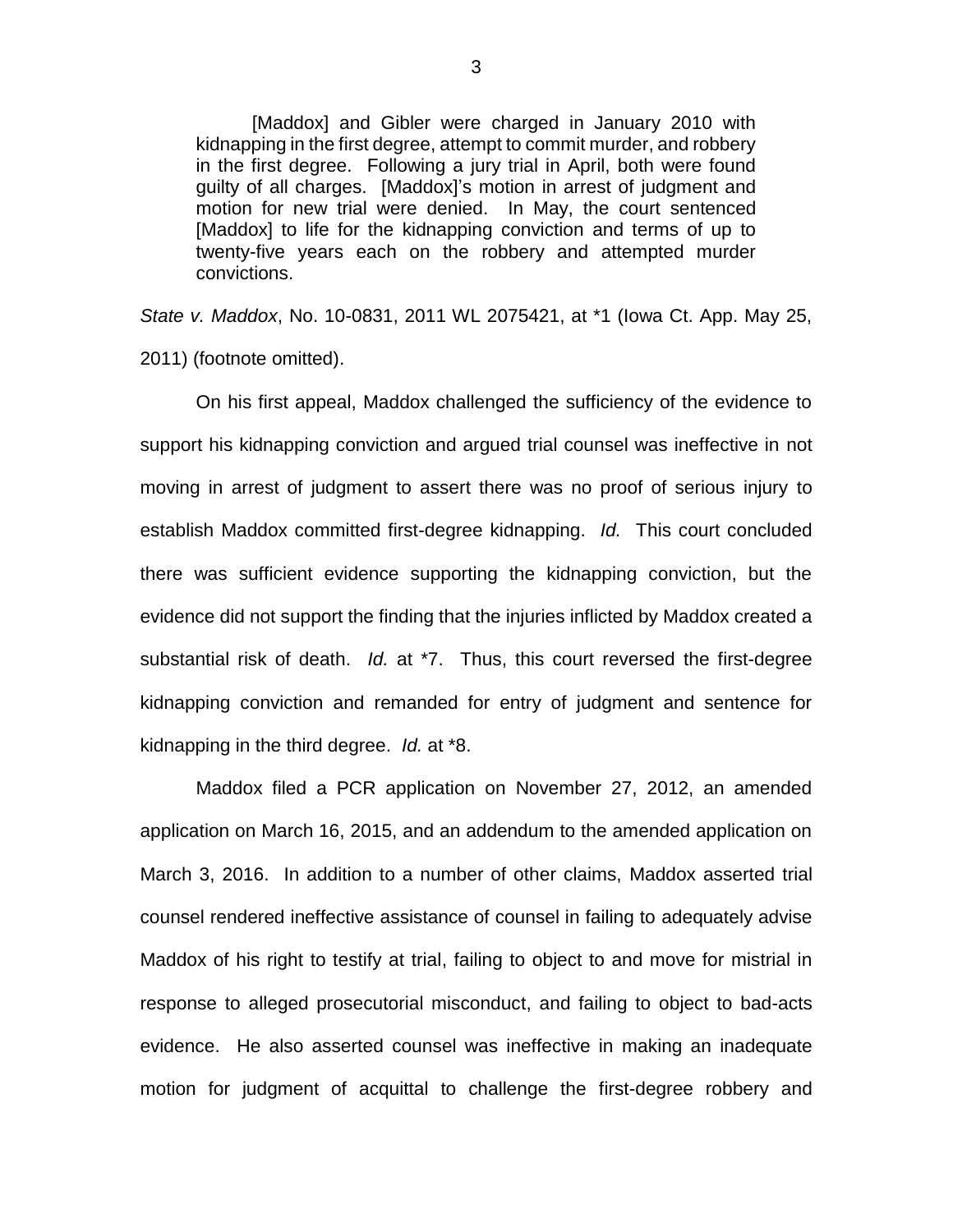attempted-murder charges. Maddox argued the cumulative effect of the errors alleged denied Maddox a fair trial and warranted granting his PCR application. Maddox also contended appellate counsel was ineffective in failing to raise these issues during Maddox's first appeal.

Following a trial held March 7, 2016, the PCR court determined Maddox had failed to establish trial or appellate counsel provided Maddox ineffective assistance. Thus, the court denied Maddox's PCR application. Maddox now appeals.

## **II. Standard of Review.**

Generally, we review the court's denial of a PCR application for correction of errors at law. *Lamasters v. State*, 821 N.W.2d 856, 862 (Iowa 2012). "However, when the applicant asserts claims of a constitutional nature, our review is de novo. Thus, we review claims of ineffective assistance of counsel de novo." *Id.* (citation omitted).

#### **III. Analysis.**

Maddox contends trial counsel rendered ineffective assistance of counsel in a number of respects and appellate counsel was ineffective in failing to raise those issues on Maddox's first appeal. "To prevail on a claim of ineffective assistance of counsel, a claimant must satisfy the *Strickland* [*v. Washington*, 466 U.S. 668, 687 (1984),] test by showing '(1) counsel failed to perform an essential duty; and (2) prejudice resulted.'" *State v. Clay*, 824 N.W.2d 488, 495 (Iowa 2012) (citation omitted). The claimant must make a showing of both elements to establish ineffective assistance of counsel. *Id.*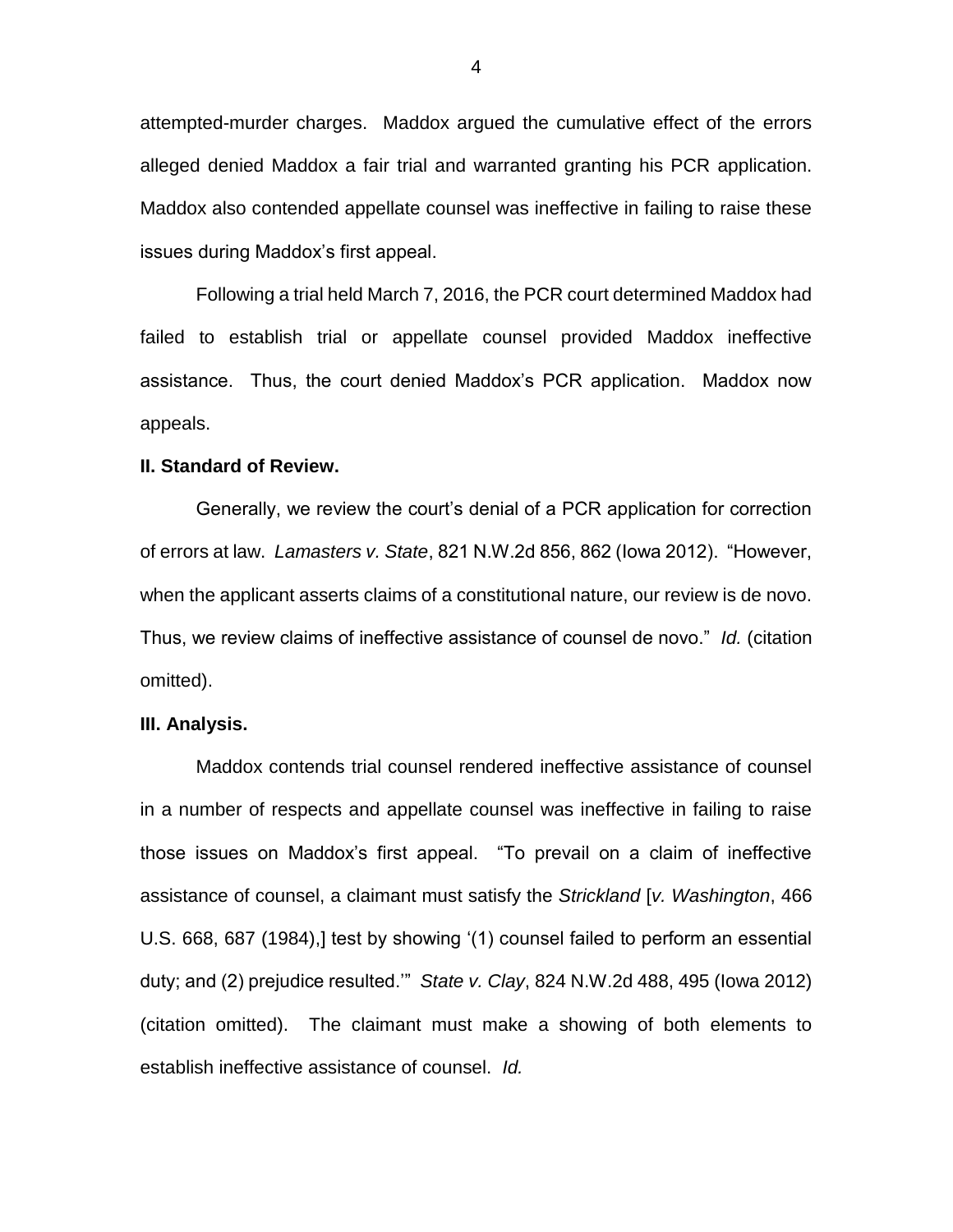**(1) Right to Testify.** Maddox first asserts trial counsel provided ineffective assistance in failing to adequately advise Maddox of his right to testify at trial. "A defendant has a constitutional right to testify at a criminal trial[,]" and "[c]ounsel has a duty to advise the defendant about the consequences of testifying so that an informed decision can be made." *Ledezma v. State*, 626 N.W.2d 134, 146-47 (Iowa 2001).

Maddox maintains he informed trial counsel he wished to testify at trial and asserts he was prejudiced because his testimony would have impacted the outcome of the trial. Trial counsel recollected his interactions with Maddox regarding Maddox's lack of testimony at trial:

Q. Okay. And did Dave Maddox indicate to you that he wanted to testify? A. If he would have, then he would have testified. I don't remember him saying he wanted to testify. I—as I recall, I advised him that I thought it was in his best interest not to testify because I didn't think he was a credible witness.

. . . But had he told me he wanted to testify, I would have put him on the stand.

. . . . Q. Would you have agreed—you just said that you would have explained to him at that point the benefits of testifying versus the risk that would be involved? A. That's my general practice, and I would— I believe I did in this case as well. And it's also my practice if my client accepts my advice and doesn't testify to say, Fine.

If they don't choose to accept it and they want to testify after I advise them not to, I'll put them on the stand . . . .

We do not conclude trial counsel failed to perform an essential duty in this

respect. *See State v. Thorndike*, 860 N.W.2d 316, 320 (Iowa 2015) ("It is

presumed the attorney performed his or her duties competently, and the claimant

must successfully rebut this presumption by establishing by a preponderance of

the evidence that counsel failed to perform an essential duty.").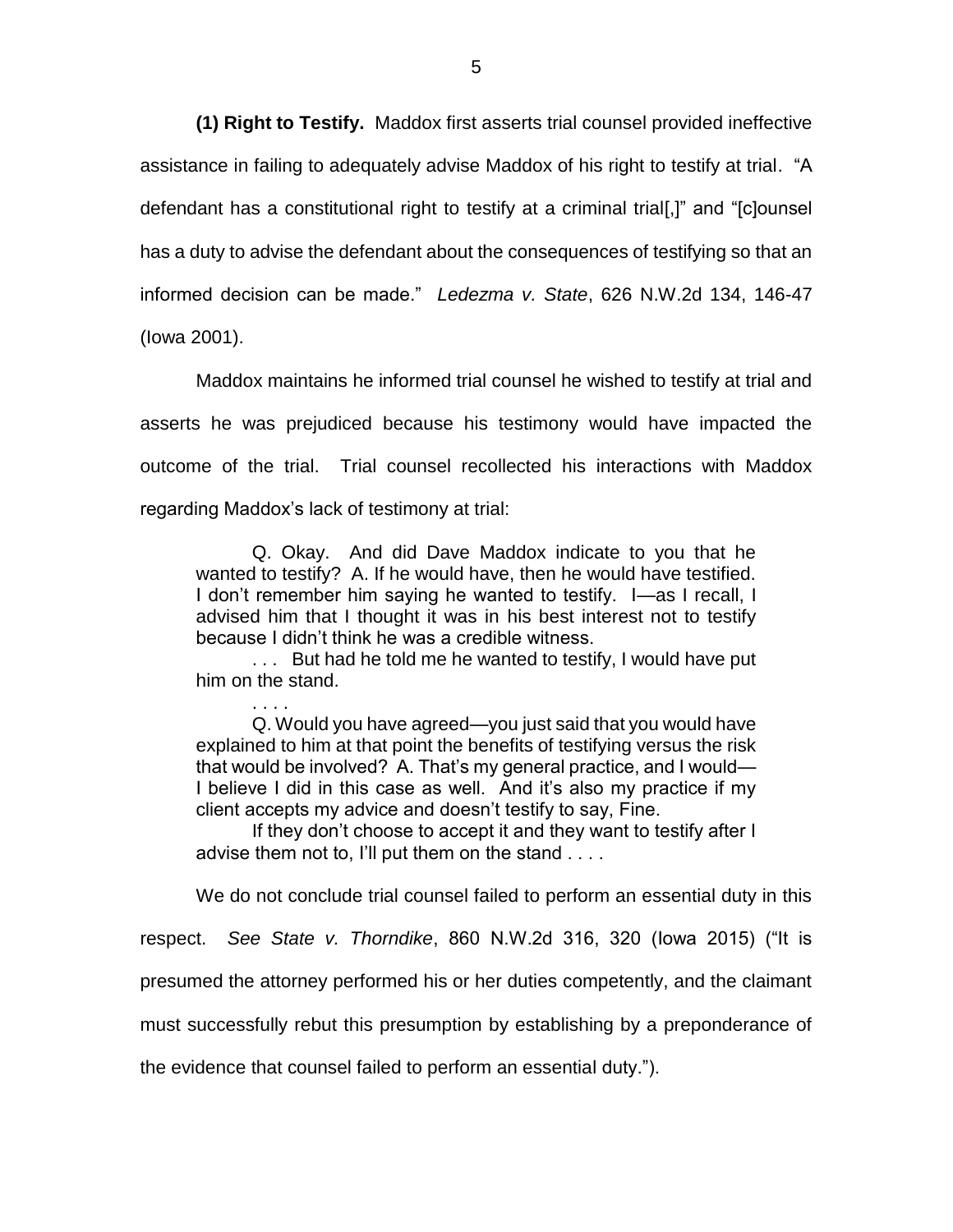Even if trial counsel had failed to perform an essential duty, Maddox has not shown he suffered prejudice stemming from his lack of testimony at trial. "A showing that the error 'conceivably could have influenced the outcome' of the proceeding is insufficient. Rather, the effect must be affirmatively demonstrated by showing 'there is a reasonable probability that, but for counsel's unprofessional errors, the result of the proceeding would have been different." *Id.* (citation omitted). In his deposition, which was admitted into evidence at the PCR trial, Maddox acknowledged he was present at the scene of the crime and that he "punched [Koehrsen] a couple of times in the head." There is nothing in the record beyond Maddox's speculation to show that his testimony would have helped, not hurt, his overall case. We conclude Maddox has not established his ineffectiveassistance-of-counsel claim respecting his lack of testimony at trial.

As for Maddox's assertion that a colloquy should have been required between the trial court and Maddox regarding his decision not to testify,<sup>1</sup> error has not been preserved because this issue was not raised before the PCR court. *See Meier v. Senecaut*, 641 N.W.2d 532, 537 (Iowa 2002) ("It is a fundamental doctrine of appellate review that issues must ordinarily be both raised and decided by the district court before we will decide them on appeal.").Even if preserved, our supreme court has

refused to impose a requirement that the court personally address a defendant to ensure a valid waiver of the right to testify because we considered the decision whether to testify to be one of trial strategy, a matter in which the trial court should not be involved, and one "better left to the criminal defendant and his or her counsel."

 $\overline{a}$ 

<sup>&</sup>lt;sup>1</sup> Although there is no requirement a record be made of waiver of the right to testify, we recognize counsel and trial judges often do make such a record. We recognize there may be benefits to such a practice.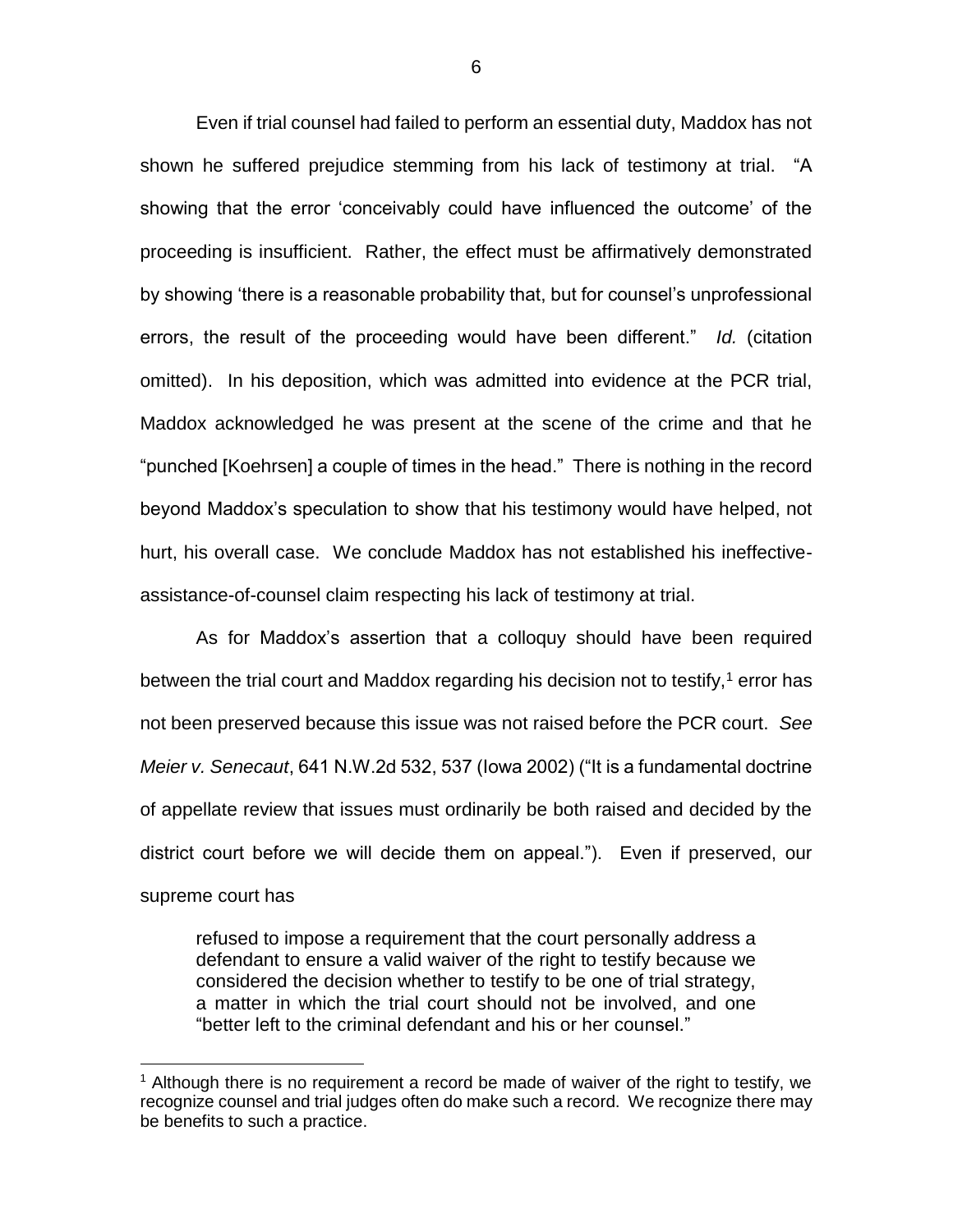*State v. Reynolds*, 670 N.W.2d 405, 412 (Iowa 2003) (citation omitted). We leave the task of overruling precedent to our supreme court. *See State v. Hastings*, 466 N.W.2d 697, 700 (Iowa Ct. App. 1990) ("We are not at liberty to overturn Iowa Supreme Court precedent.").

**(2) Prosecutorial Misconduct.** Maddox also argues trial counsel provided ineffective assistance in failing to object to and move for mistrial based on prosecutorial misconduct occurring during closing argument. Maddox contends two statements by the prosecutor during closing argument constituted prosecutorial misconduct: (1) that "[t]here was no testimony that they came to try to save him"; and (2) that Maddox had lost his presumption of innocence.

Maddox contends trial counsel should have objected to the first statement because it constituted an improper comment on Maddox's right to remain silent. On this issue, the PCR court held:

[T]he State sets forth that the court will not find that the prosecutor manifestly intended to comment on a defendant's right to remain silent when an equally plausible explanation exists for his or her statement. "A prosecutor's statements are not viewed in isolation, but in the context they were made." *Van Hoff v. State*, 447 N.W.2d 665, 675 (Iowa Ct. App. 1989). The State then sets forth that the context of the prosecutor's statement did not refer to Maddox's silence but rather to Koehrsen's testimony that the defendants left him for dead. The statement was not of such a nature that a jury would naturally and necessarily interpret the statement to be a reference to the defendant's silence. The court agrees with the State that this statement was not improper and that Maddox has failed to show that his counsel was ineffective for not seeking a mistrial in response to said statement . . . .

We agree with the reasoning of the PCR court. The prosecutor's statements were a proper comment on Maddox's actions on the night in question as testified by Koehrsen. Any connection to Maddox's failure to testify is remote.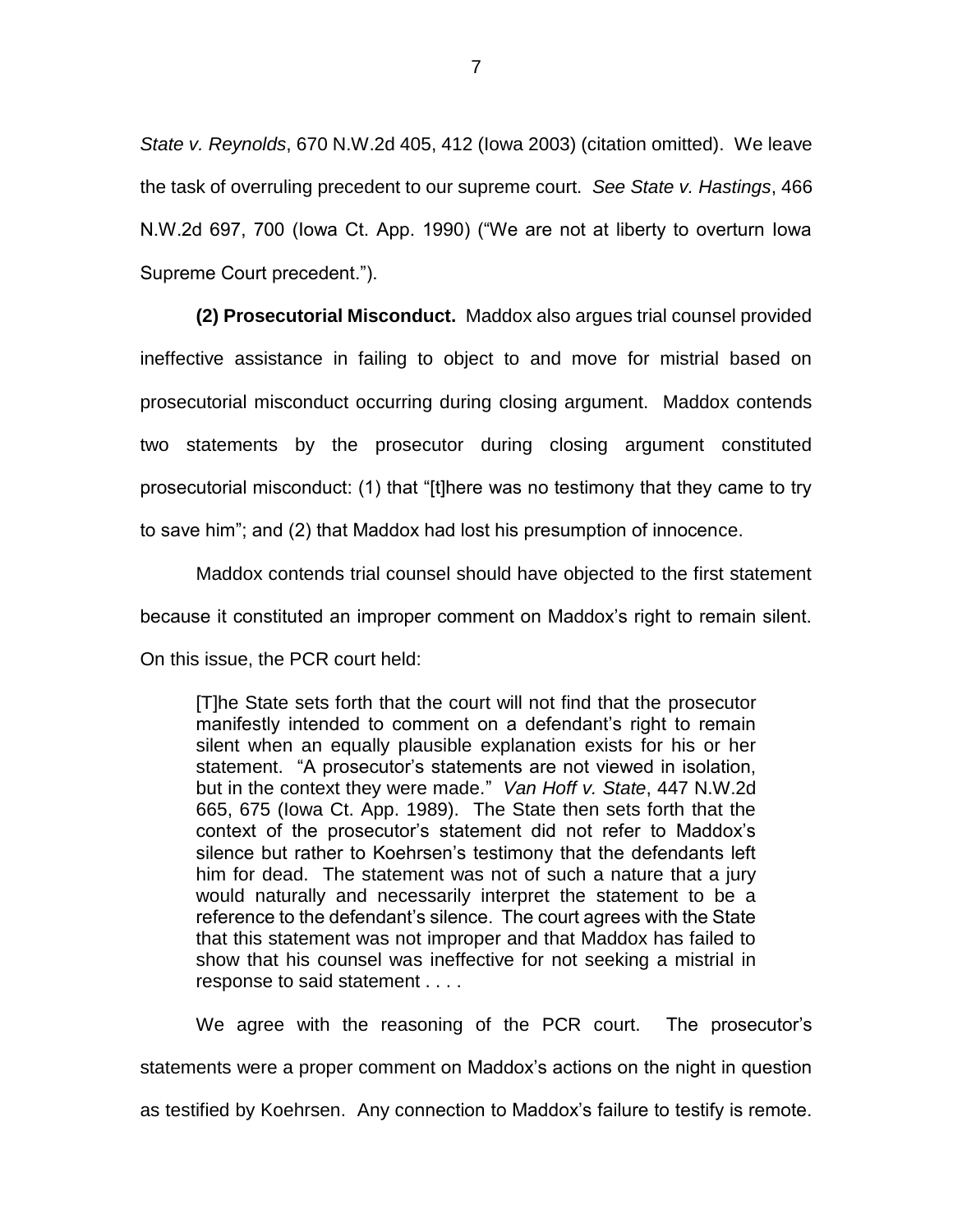We do not find the statement by the prosecutor "prejudiced, inflamed or misled the jurors so as to prompt them to convict the defendant for reasons other than the evidence introduced at trial and the law as contained in the court's instructions."<sup>2</sup> *State v. Graves*, 668 N.W.2d 860, 877 (Iowa 2003).

As to the statement that Maddox had lost his presumption of innocence, the record reflects trial counsel requested a sidebar with the court before the prosecutor completed the sentence and the prosecutor did not complete the statement after the sidebar was completed. We also note Jury Instruction 3 informed the jury:

The defendants are presumed innocent and not guilty. This presumption of innocence requires you to put aside all suspicion which might arise from the arrest, charge, or the present situation of the defendants. The presumption of innocence remains with the defendants throughout the trial unless the evidence establishes guilty beyond a reasonable doubt.

Upon consideration of the sidebar request stopping the prosecutor from completing the statement and the remedial effect of Instruction 3, we cannot conclude the statement prejudiced, inflamed, or misled the jury resulting in an unfair trial. $3$ 

Because we conclude neither statement by the prosecutor constituted prosecutorial misconduct impacting Maddox's right to a fair trial, we find trial counsel and appellate counsel did not render ineffective assistance in failing to raise these issues at trial and on appeal.

 $\overline{a}$ 

 $2$  As an aside, Maddox testified in the PCR deposition that he did not provide aid to Koehrsen. So, the jury was not misled of facts Maddox believed to exist.

 $3$  We are unable to speculate what the prosecutor might have said before being interrupted. For example, no one would dispute that it would have been improper for the prosecutor to say, Maddox lost his presumption of innocence because he did not testify. On the other hand, the prosecutor could have properly argued Maddox lost his presumption of innocence or the presumption has been overcome because the evidence establishes his guilt beyond a reasonable doubt.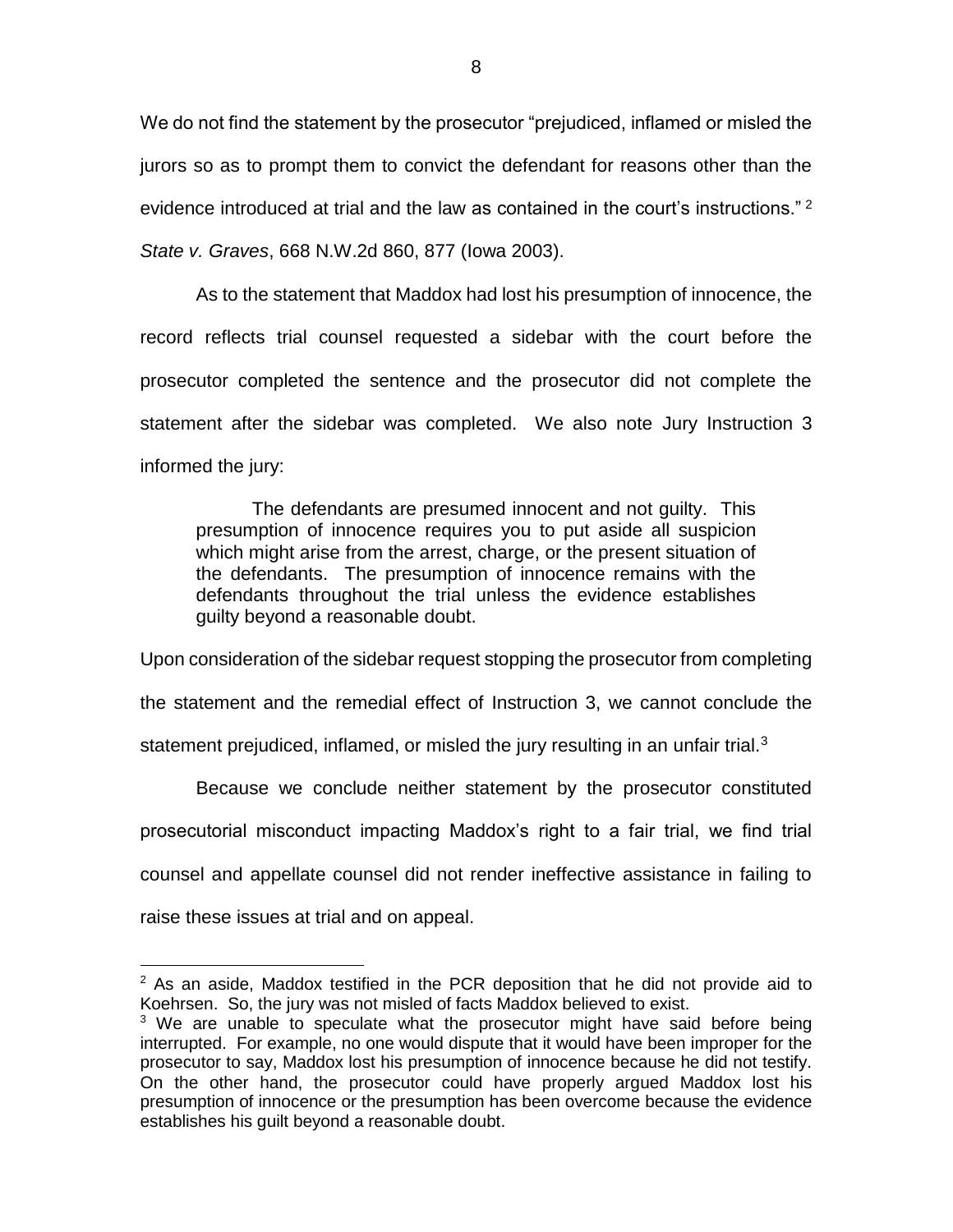**(3) Bad Acts Evidence.** Maddox also asserts trial counsel should have objected to evidence suggesting Maddox had committed other bad acts. This assertion includes trial counsel's failure to object to two statements made during the trial. First, Maddox asserts trial counsel should have objected to a comment by Koehrsen that Maddox would be "in town, in jail, or out of jail." Maddox also asserts trial counsel should have objected to statements connecting Maddox to an individual named Tye Root.

As to the statement regarding Maddox being in and out of jail, trial counsel testified in his deposition submitted as evidence in the PCR trial that it was his strategic decision not to object to this statement because he did not want to emphasize the evidence with the jury. On this issue the PCR court held, "Although this court is concerned that the jury did hear testimony of Maddox being in jail, at this time the court cannot find that Maddox has shown that the result of the trial would have been different without this short statement." We agree. This strategic decision does not constitute a failure to perform an essential duty. This may have been good trial strategy, but even if not, "[m]iscalculated trial strategies and mere mistakes in judgment normally do not rise to the level of ineffective assistance of counsel." *Ledezma*, 626 N.W.2d at 143. The strategy was not so unreasonable that counsel was ineffective. Furthermore, this single statement—considered in light of the entire trial and the evidence submitted—has not been shown to have prejudiced Maddox as required to establish ineffective assistance of counsel.

We also do not find trial or appellate counsel rendered ineffective assistance in failing to challenge the evidence involving Root. In its ruling, the PCR court determined:

9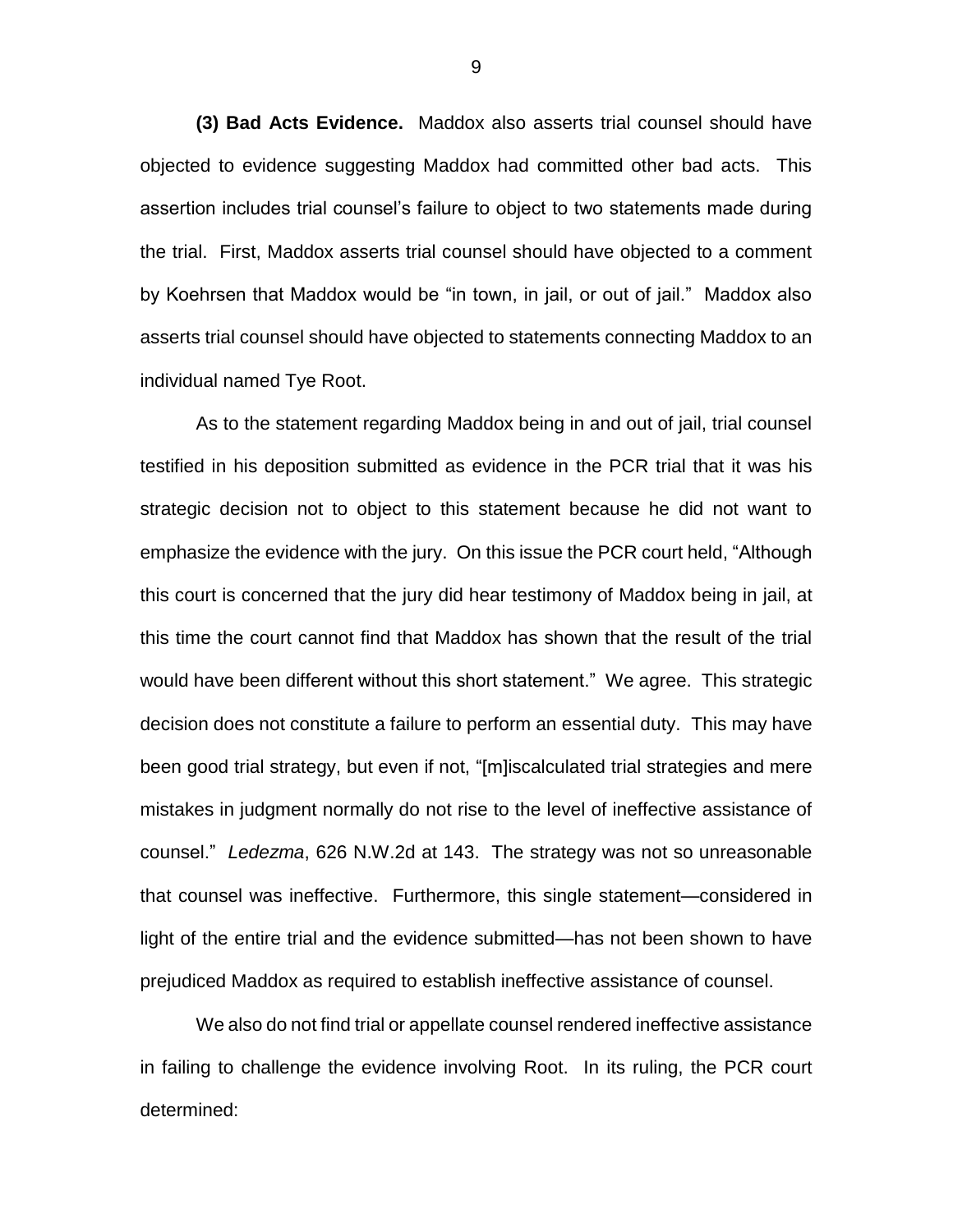The evidence concerning Root was offered to show a possible motive for the attack. Earlier [on the night of the assault], Maddox had asked Koehrsen about working as an informant and made comments about informants deserving to get thrown in the river. [Trial counsel] testified that he did not see the Root case as particularly strong evidence of motive in this matter. Also, both Madddox and Gibler's attorneys used Koehrsen's work as an informant to challenge his credibility. The court does not find that Maddox was denied a fair trial or suffered prejudice based on his attorney failing to file a motion in limine in regards to Tye Root.

Bad acts evidence may be admissible for the purpose of proving motive.

Iowa R. Evid. 5.404(b)(2). Here, the evidence pertaining to Root was admitted to show the possible motive for Maddox and Gibler's attack on Koehrsen, that is, Koehrsen's work as a confidential informant and testimony in an upcoming case against Root. At trial, Koehrsen testified,

[Maddox] picked me up and tells me—says he knows I been— I'm a snitch, I'm a cop, and he is going to put me where I belong, which is in the river where people like me go, people that talk to cops. And he flung me down into the river.

Koehrsen was working as a confidential informant and intended to provide testimony in an upcoming case against Root. Thus, evidence involving Root was related to the motive in this case and did not unfairly prejudice Maddox. Consequently, Maddox has not established trial or appellate counsel rendered ineffective assistance in failing to challenge this evidence at trial or on appeal.

**(4) Motion for Judgment of Acquittal.** Maddox also contends trial counsel provided ineffective assistance in failing to make an adequate motion for judgment of acquittal as to the charges for robbery in the first degree and attempted murder.

Maddox points to his first appeal of this matter, arguing this court's reversal of his conviction for kidnapping in the first degree based on trial counsel's failure to challenge insufficient evidence to establish Koehrsen sustained a serious injury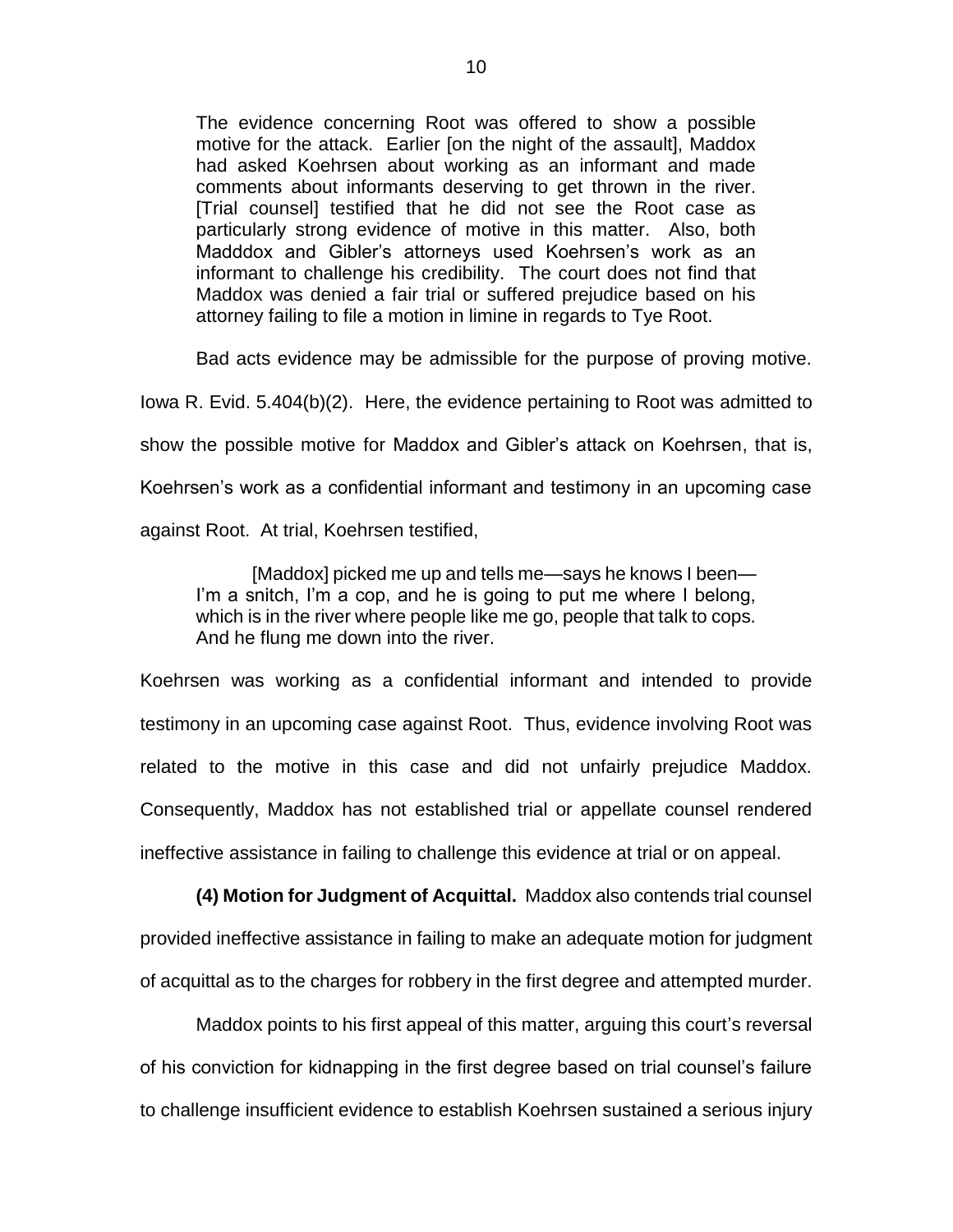as required to support a conviction for first-degree kidnapping. Based upon consideration of Koehrsen's testimony and evidence of his injuries, this court determined the State did not show Koehrsen sustained a serious injury. *Maddox*, 2011 WL 2075421, at \*7 (citing Iowa Code § 702.18). Accordingly, we reversed the first-degree kidnapping conviction and instead entered a conviction for kidnapping in the third degree.

Maddox argues this court's determination that Maddox be convicted of thirddegree kidnapping instead of second-degree kidnapping showed this court "had reviewed the record and . . . could not find proof of a specific intent to inflict a serious injury upon Koehrsen or to find that either of the defendants was armed with a dangerous weapon." Thus, Maddox asserts trial and appellate counsel rendered ineffective assistance in failing to challenge the evidence supporting these elements of the first-degree robbery and attempted murder charges.

"A person commits robbery in the first degree when, while perpetrating a robbery, the person purposefully inflicts or attempts to inflict serious injury, or is armed with a dangerous weapon." Iowa Code § 711.2.

A person commits the offense of attempt to commit murder when, with the intent to cause the death of another person . . . the person does any act by which the person expects to set in motion a force or chain of events which will cause or result in the death of another person.

## *Id.* § 707.11(1).

Despite this court's previous finding Koehrsen did not sustain a serious injury, there is sufficient evidence in the record to show Maddox acted with intent to cause serious injury or death. Koehrsen testified at trial that Maddox threw him in freezing cold water and threw bowling-ball sized rocks toward his head.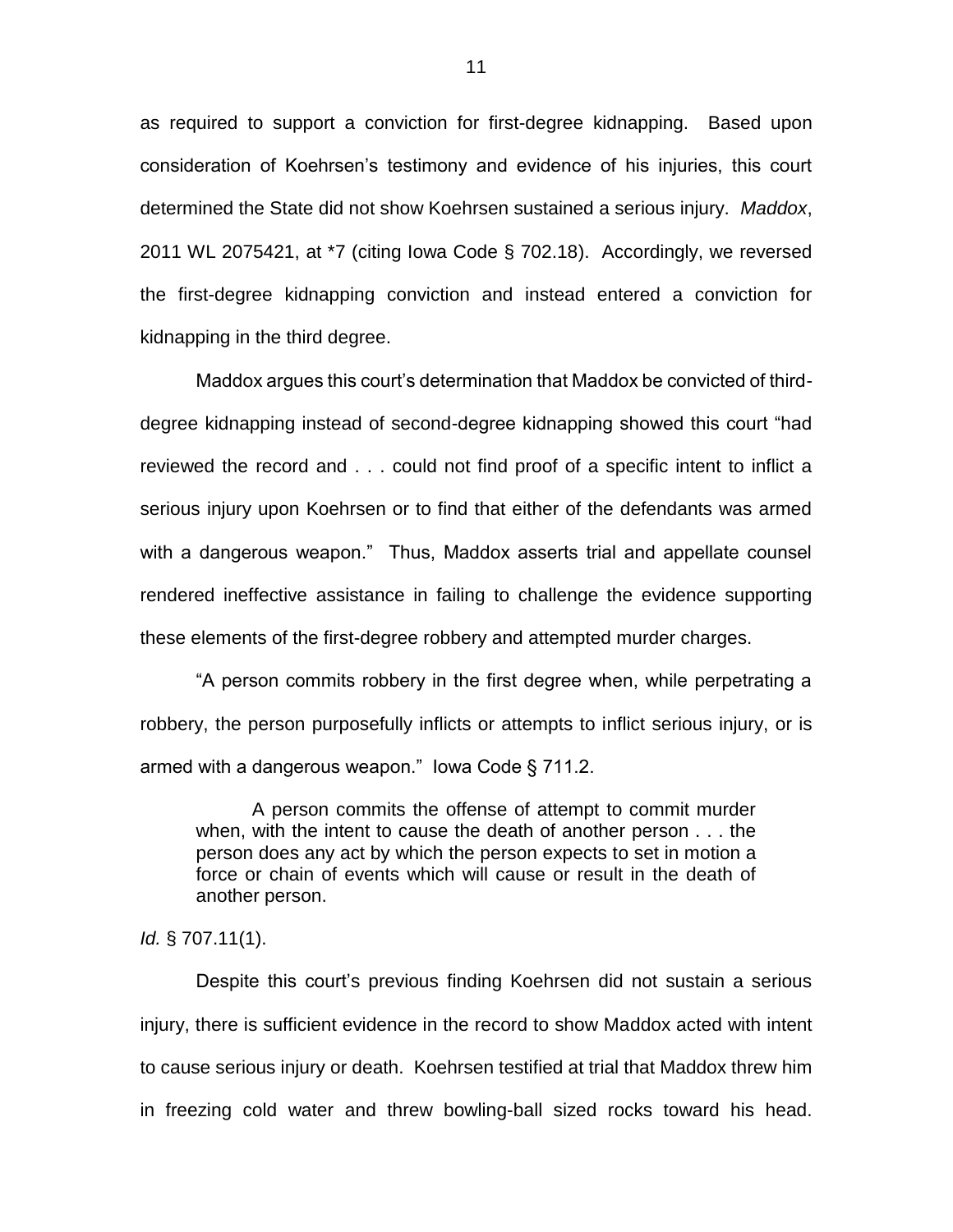Koehrsen stated he swam away from Maddox and Gibler because he feared he would drown if hit by a rock and knocked unconscious. Further, Dr. Bradley Hess testified that a thrown rock could cause death if it struck the head in the proper location. Based on this evidence, we cannot find a different outcome was likely if trial or appellate counsel had challenged the sufficiency of the evidence respecting these elements of the first-degree-robbery and attempted-murder convictions. We therefore find trial and appellate counsel did not provide ineffective assistance in that respect.

**(5) Structural Error.** Last, Maddox maintains trial counsel's errors constituted structural error. However, before the PCR court Maddox argued only that trial counsel's errors were cumulatively prejudicial and did not raise the issue of structural error. These concepts are clearly defined in our case law.

Structural errors are not merely errors in a legal proceeding, but errors "affecting the framework within which the trial proceeds." We have recognized structural error occurs when: (1) counsel is completely denied, actually or constructively, at a crucial stage of the proceeding; (2) where counsel does not place the prosecution's case against meaningful adversarial testing; or (3) where surrounding circumstances justify a presumption of ineffectiveness, such as where counsel has an actual conflict of interest in jointly representing multiple defendants.

*Lado v. State*, 804 N.W.2d 248, 252 (Iowa 2011) (citations omitted).

But when a claimant has raised more than one ineffective-assistance-ofcounsel claim, "the cumulative prejudice from those individual claims should be properly assessed under the prejudice prong" of the ineffective-assistance-ofcounsel test. *Clay*, 824 N.W.2d at 501. It is a different claim to assert the cumulative effect of the alleged instances of ineffective assistance of counsel resulted in prejudice than to contend structural error occurred in the proceeding.